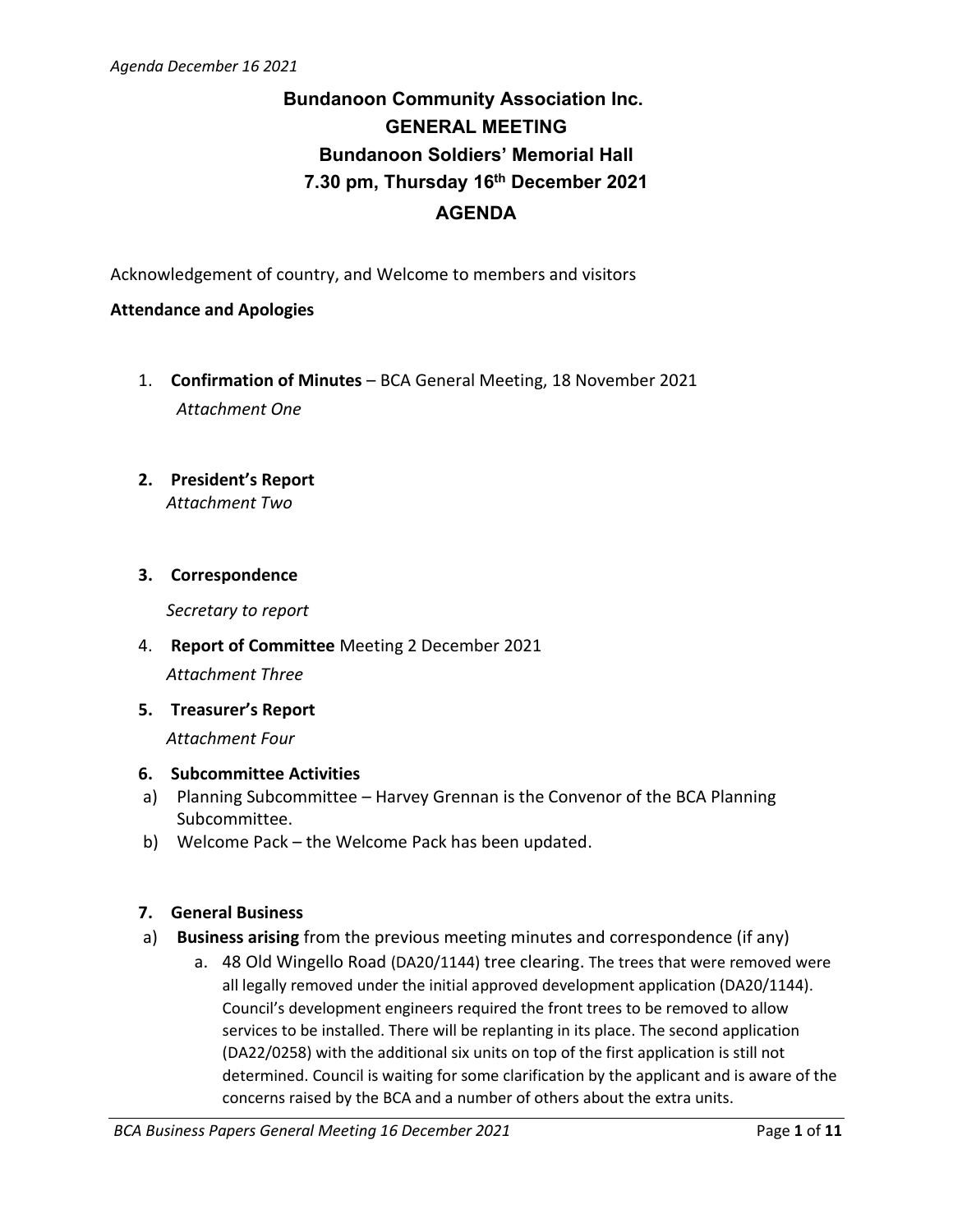- b) **Christmas Get Together Saturday 18 December**. Our Christmas celebrations are on this Saturday 18 December. It will consist of a free afternoon Movie Matinee , 'Arthur Christmas' with refreshments at 2pm. Then at 6:30pm to 9pm the Hall will open for informal drinks and nibbles. If you haven't booked, please book soon. Details are Movie [https://www.trybooking.com/BVVHC,](https://www.trybooking.com/BVVHC) Get Togethe[r https://www.trybooking.com/BVVHQ.](https://www.trybooking.com/BVVHQ) The Covid-19 rules are relaxing after 15 December.
- c) **Hall upgrade** Creative Capital Grant submission. A small group met to refine the submission. We are prioritising on two safety aspects – access to the audio-visual loft and replacing the existing screen. We are also looking to upgrade the data projector, and, as part of access to the loft, look at ways to let people see into the old projector, which is now a rare example of the 35mm projector booths.
- d) **Gift Cards and Bundanoon on Tap bottles** We have a small online gift shop selling gift cards. The cards are six beautiful images from the 2021 calendar. There is a bonus with the bottle sale, as with every new stainless-steel Bundanoon on Tap water bottle, there is a free retro Bundy on Tap camelbak water bottle. You can purchase cards and bottles at<https://bundanoon-community-association-inc.square.site/> There are cards for sale after the meeting.
- e) Any Other Business or Announcements
- f) Guest Speaker Angela Williamson of ABC Friends is the guest speaker.

# **8. Refreshments**

# *Next meeting***:**

General Meeting, Thursday 17th February 2022, at 7.30pm in the Bundanoon Soldiers' Memorial Hall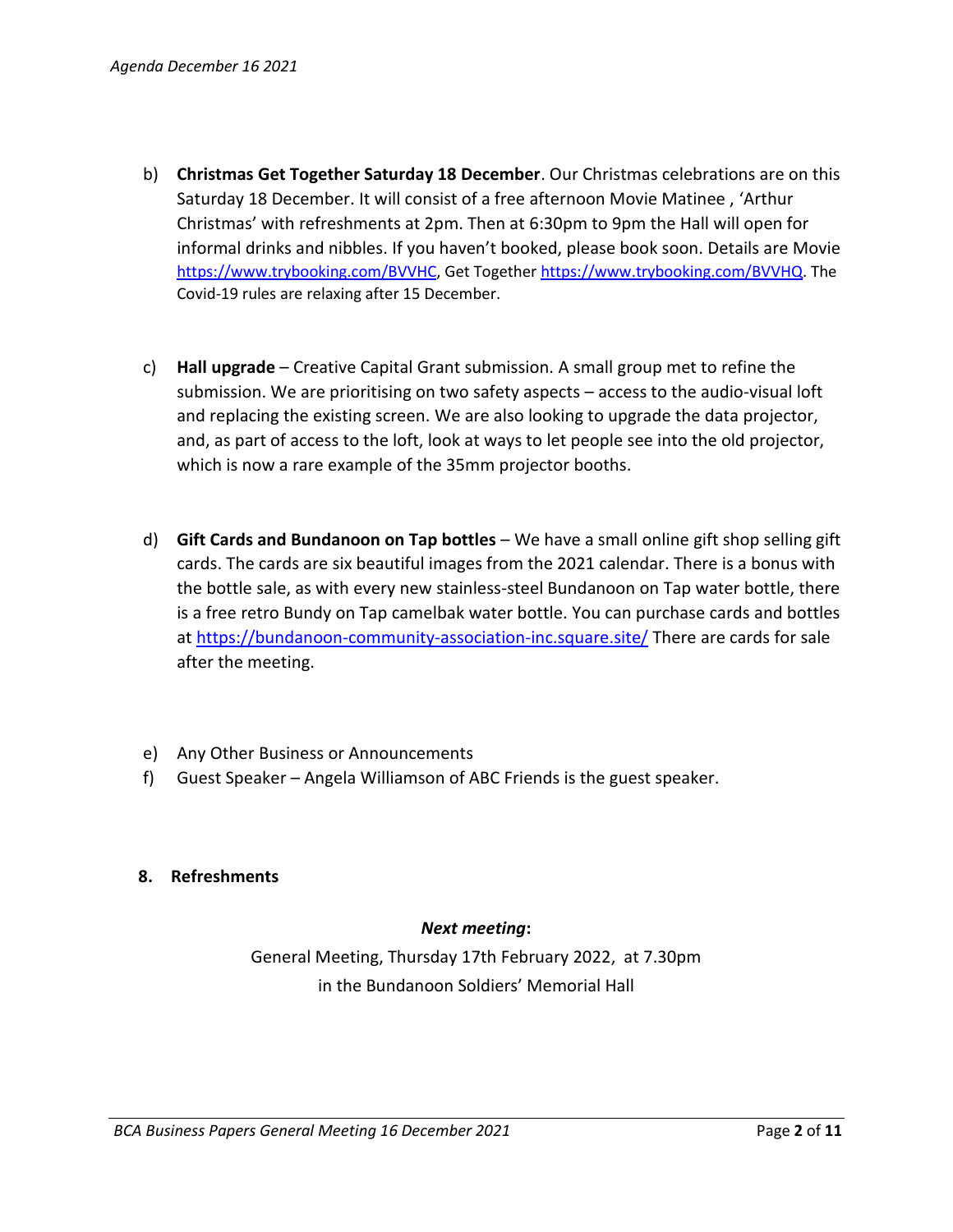#### *DRAFT* **Bundanoon Community Association Inc.**

#### **GENERAL MEETING**

#### **Bundanoon Soldiers' Memorial Hall**

#### **7.30 pm, Thursday 18th November 2021**

#### **MINUTES**

The President, Andy Carnahan, opened the Meeting at 7.35, and delivered the Acknowledgement of Country, and welcomed members and visitors.

#### **1. Attendance:** 21 members present

- **Apologies:** Rosemary Page, John Brock, Christine Rowell-Miller, Barry Miller, Christine Janssen, Leeanne Tyler-Olsen, Jeremy Tonks, Reg and Annette Wade, Karin and Harry Hull, Rachel Russell, Catherine Andrews
- **2. Confirmation of Minutes: Moved** Gregory John Olsen, **seconded** Henk Janssen, **THAT the Minutes of the BCA General Meeting held on 17th June 2021 be confirmed. Carried.**

#### **3. President's Report**

a) The President reported that a grant had been received from WSC for a second defibrillator, installed at the Hotel. A British Heart Foundation video was played, explaining a simple hands only CPR. There would be training sessions on the following Saturday, and further sessions would be held on request.

The attachment (which had been circulated) contains the further items in the President's Report.

#### **4. Correspondence**

- a) copy (07.11.2021) of BCA Community News
- b) email (08.11.2021) from Bundanoon RSL Sub-Branch seeking permission to use the Hall for Remembrance Day in case of rain
- c) WSC media release (09.11.2021) about the new solar system on top of the new Civic Centre
- d) notice (10.11.2021) from Angus Taylor's office about funding opportunities in Hume
- e) email (12.11.2021) from Geoff McCubbin indicating that he was retiring as Convenor of Bundanoon Sings! Subcommittee and nominating Paul Elliott as his successor
- f) WSC media release (12.11.2021) containing highlights of Council meeting on 10.11.2021
- g) notice (16.11.2021) of Christmas trees to be put up in Bundanoon, Berrima and Robertson
- h) copy of letter (17.11.2021) sent to WSC by President, Bundanoon History Group, about development at 48-50 Old Wingello Rd (DA 20/1144)

#### **5. Report of Committee Meeting** (4th November 2021)

See the attachment (which had been circulated).

#### **6. Treasurer's Report**

The financial statements to the end of October (which had been circulated) are attached. The Treasurer stated that the finances are running well in the circumstances. He is working with Laterals on a re-organising of some of the Xero entries.

# **7. Subcommittee Activities**

- a) Winterfest will go ahead in 2022; the opening night will be held at the Oval.
- b) Garden Ramble 2022 is being planned to go ahead.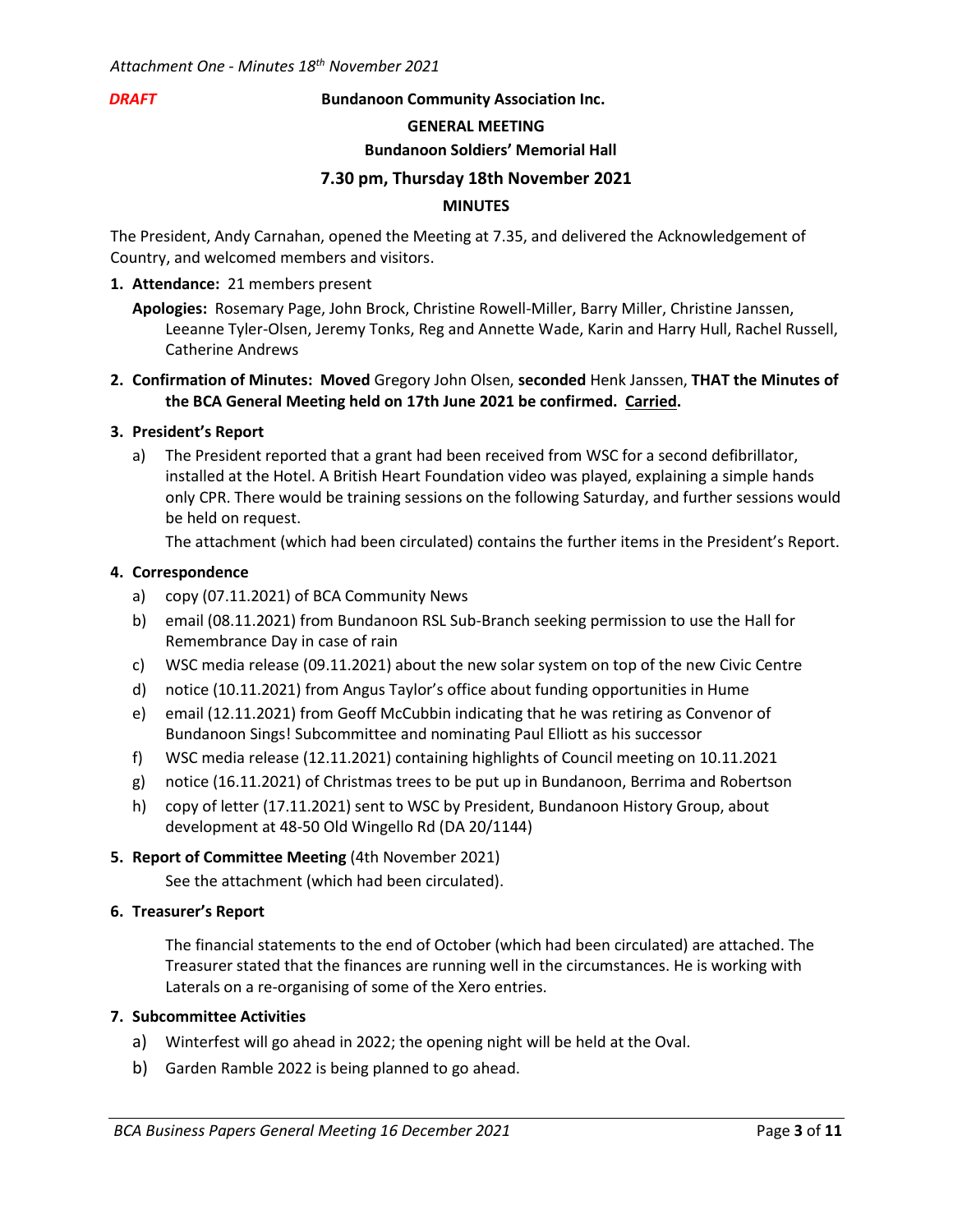- c) Bundanoon Sings Paul Elliott has taken over as Convenor from Geoff McCubbin. Geoff was given many thanks for his three years in this role
- d) Arts Bundanoon Timothy Hone is the new Convenor taking over from Pamela Jane Duncan. Many thanks to Pamela for stepping in under difficult personal circumstances. It was announced that the first Music @ 10 concert for 2022 would be on 8th January.
- e) Planning Subcommittee the Committee is reforming the BCA Planning Subcommittee to provide commentary on the significant developments that are occurring in Bundanoon. The BCA has a position of appropriate development that retains the character of Bundanoon.
- f) Email addresses Bit by bit we are updating the Subcommittees to have BCA email addresses. These help "tie" the Subcommittee to the BCA and mean that as Convenors change there is continuity of the email address and history of each Subcommittee's activities.

# **8. General Business**

a) **Flying flags at the Southern Villages War Memorial**. Lee Borradale would like the members of the BCA to consider a proposal that the Aboriginal flag be flown at all commemoration events along with the Australian Flag. Lee read statement (*Attachment five*). The Committee had discussed this beforehand and prepared a draft resolution for debate: *"THAT the Bundanoon Community Association supports the flying of the Aboriginal Flag on ANZAC Day and Remembrance Day but recognises the decision for flag flying rests with the body responsible for these commemorative events." A counter motion was proposed to not fly the Aboriginal Flag where the Torres Strait Islander could not be flown. The motion lapsed. There was broad support for the motion proposed with no-one speaking against the motion. The motion was put to the meeting.*

# *"THAT the Bundanoon Community Association supports the flying of the Aboriginal Flag on ANZAC Day and Remembrance Day but recognises the decision for flag flying rests with the body responsible for these commemorative events." PASSED*

- b) **Use of WSC Community Christmas Cheer funding**. As part of boosting the "Christmas Vibe" in the Shire, Council provided funding for Christmas Events in the Villages. Bundanoon was offered \$2,500 which we successfully bid for. Our Christmas celebration will be on Saturday 11 December. It will consist of a free afternoon Movie Matinee, 'Arthur Christmas', with refreshments at 2pm. Then at 5pm the Hall will open for informal drinks and nibbles for 100 people from 5pm to 6:30pm. At 7:30pm the Hall will reopen for the same, but due to Covid limits for a different group of 100. All these events are catered and free for residents to attend. To spread the joy, the food will be supplied by our local businesses. Thank you to Council for this. Because of Covid numbers people will need to book. We will send out invitations soon.
- c) **Hall upgrade**. There is available now a NSW Government large grant scheme, Creative Capital Grants, aimed at supporting Arts in NSW, especially for performance spaces. There are a number of categories – two for small to medium (\$5,000 to \$250,000) and one for large (\$250,000 to \$5,000,000). The small to medium should be a target for a BCA submission for a competent, agreed with Council, once in five-to-ten-year upgrade for the Hall. The first round had a short timeline and has closed; the second round opens in July 2022 and closes in August 2022. We will be inviting Hall users, Council Staff, the Hall Management Committee, and other interested parties to help create a "wish list" to develop into a grant proposal. Items to date include providing safe access to the audiovisual loft, a replacement motorised projection screen, a replacement data projector, possibly Wi-Fi.
- d) **Gift Cards and Bundanoon on Tap bottles**. The President announced that BCA now has a small online gift shop selling gift cards. The cards are six beautiful images from the 2021 calendar.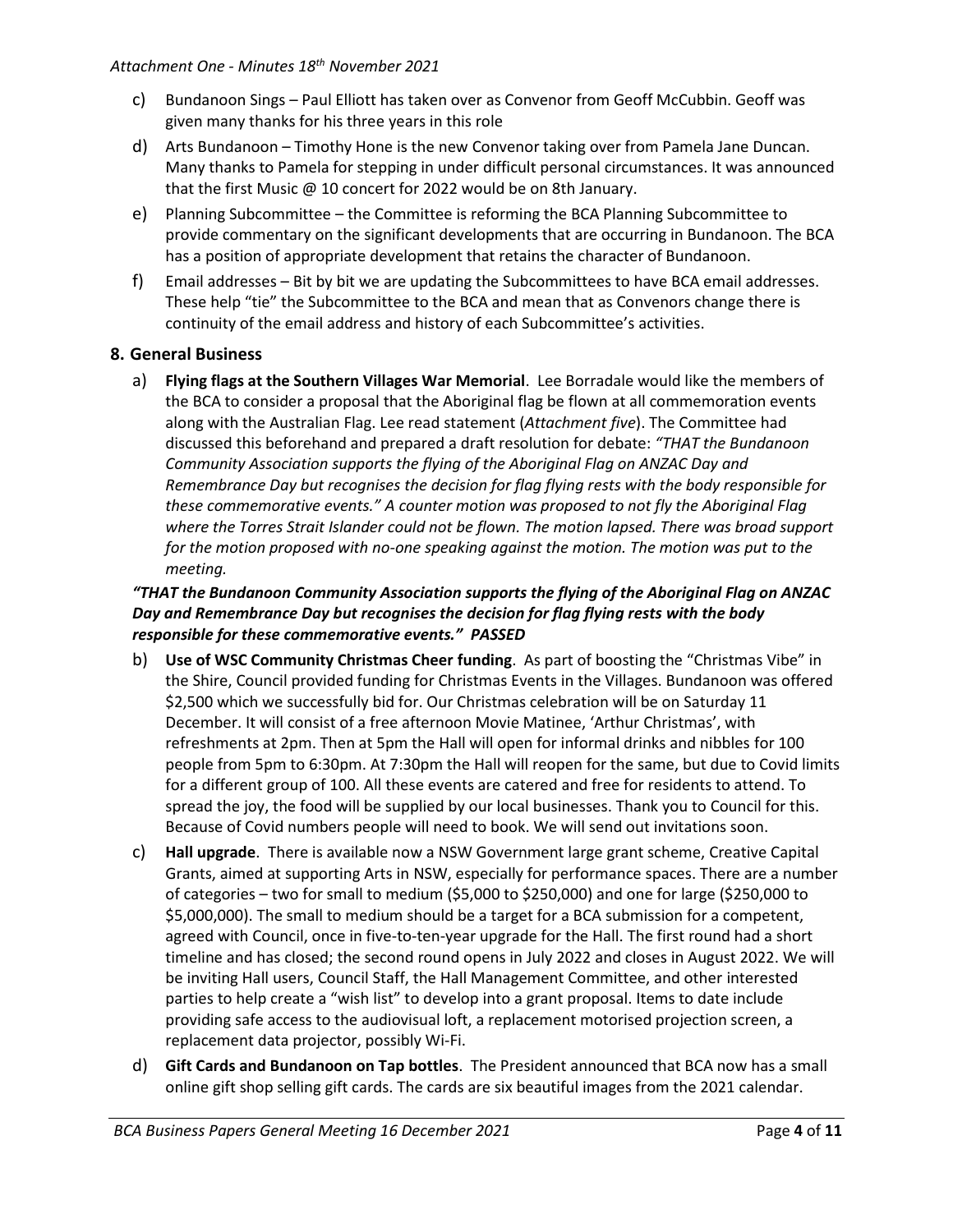# *Attachment One - Minutes 18 th November 2021*

There is a bonus with bottle sales: with every new stainless-steel Bundanoon on Tap water bottle, there is a free retro Bundy on Tap camelbak water bottle. You can purchase cards and bottles a[t https://bundanoon-community-association-inc.square.site/.](https://bundanoon-community-association-inc.square.site/)

- e) **Market Stall Volunteers**. BCA will be holding a stall on 5 December at the Makers Markets selling the Wildlife cards and Bundanoon water bottles and promoting the BCA. We are looking for volunteers to assist.
- f) **Fencing of off-leash dog area**. Council have included fencing off the off-leash dog park section of Jordan's Crossing Reserve as part of an application for a State bushfire grant. The fencing was proposed by the BCA, and Council chose to include it in their grant application.

# g) **Any Other Business or Announcements**

- 1. The President asked Ann Rocca to give an update on the plans for a storage shed in Burgess St. She reported that WSC has already sorted out the encroachment onto the land by a neighbour, and council has accepted the site plan agreed by the three licensees (BCA, Men's Shed, Brigadoon) showing how the areas on the Burgess St site will be used; council is finalising the reclassification of part of the site and then all the lots on the site will be consolidated into one. When that is all completed, the Council will accept a DA from BCA. She expected that that will be about July of next year.
- 2. Pat Brennan addressed the meeting about his concerns for the retention of Crash Test Drama (CTD) within the activities of Melting Pot Theatre (MPT) Subcommittee. It was agreed that the Committee would consult with relevant persons to see what could be done to retain this long-standing and popular series of short plays.
- 3. In the light of the letter of the History Group and personal comments by the Secretary, there was discussion of the sudden removal of almost all the trees on the development site at 48- 50 Old Wingello Road. It was agreed that there would be immediate consultation with Council officers to clarify the matter.

## **9. Refreshments**

# *Next meeting***:**

General Meeting, Thursday 16th December 2021, at 7.30pm in the Bundanoon Soldiers' Memorial Hall (followed by Christmas refreshments)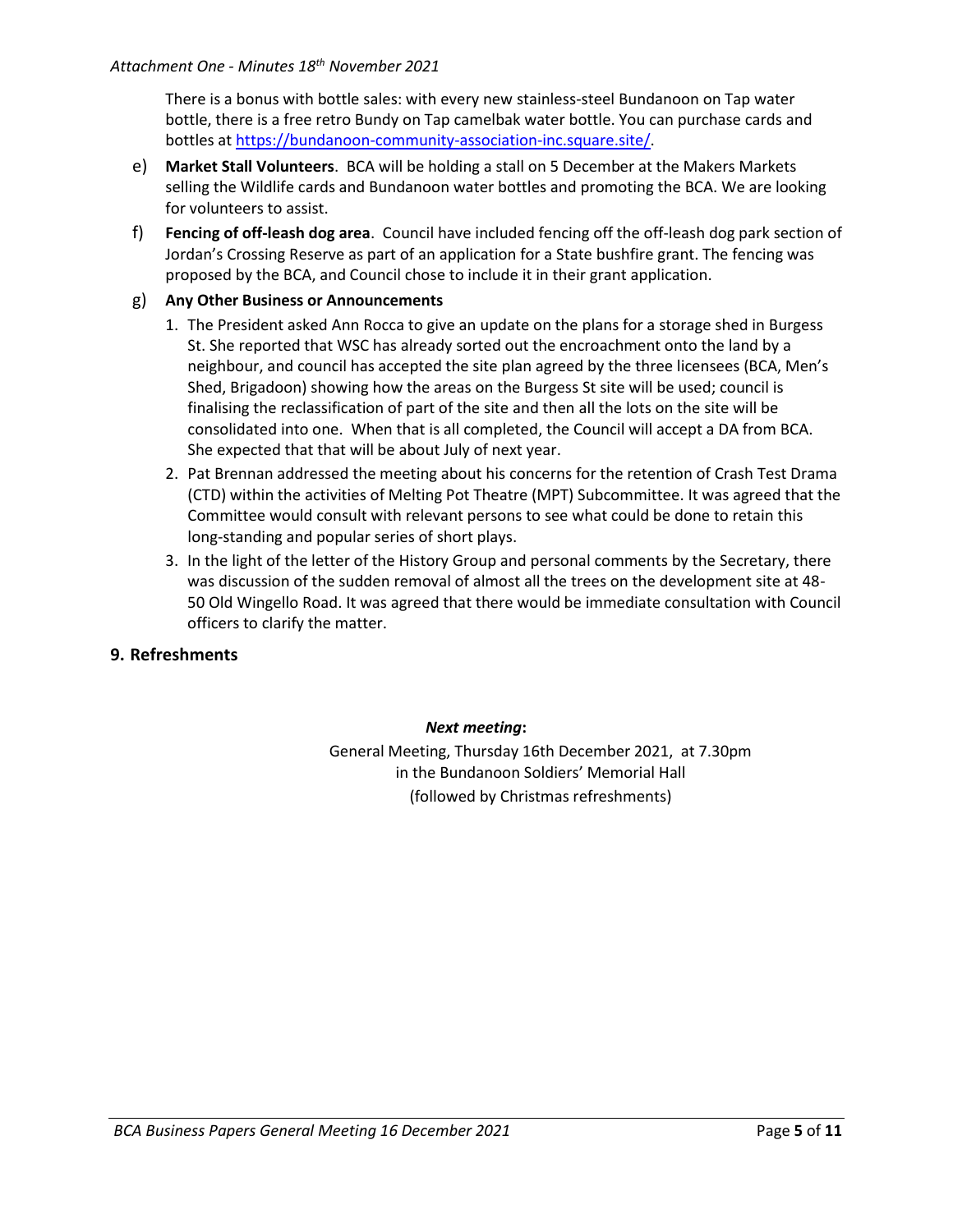# **PRESIDENT'S REPORT FOR DECEMBER GENERAL MEETING**

**Christmas Tree** – the Christmas Tree supplied and installed by Council has given a Christmas lift to the Village. The tree be up a little longer than some may like as the Council crew cannot get back to remove it until Monday 18 January.

**Town Lights -** many thanks to the Elves from the Hall Willing Workers who have turned on the lights about the shops. The main street is looking a lot like Christmas with the tree, the lights and the lights and decorations of some of the shops.

# **Electric Vehicle Fast charging station**

We met with a Council Officer to discuss grants for Fast Electric Vehicle charging in Bundanoon. We hope in 2022 we can investigate this further.

# **Promoting the Pool**

We are working with Council's Pools coordinator to develop a low-cost promotion for the Pool to encourage its use. The more the pool is used, the stronger the community case for its continued operation from Council. Each of the pools is subsided about \$28 per entry.

# **Website**

The BCA website has had the menu changed to better reflect the information held. Hall Hire is a very popular page, and this has been placed on its own.



Each other heading groups "like" items together.

Another page has been added to assist with understanding the development process and how to make comments. The page is under the Helpful Resources and is called Development in Bundanoon

<http://www.bca.asn.au/development-in-bundanoon/>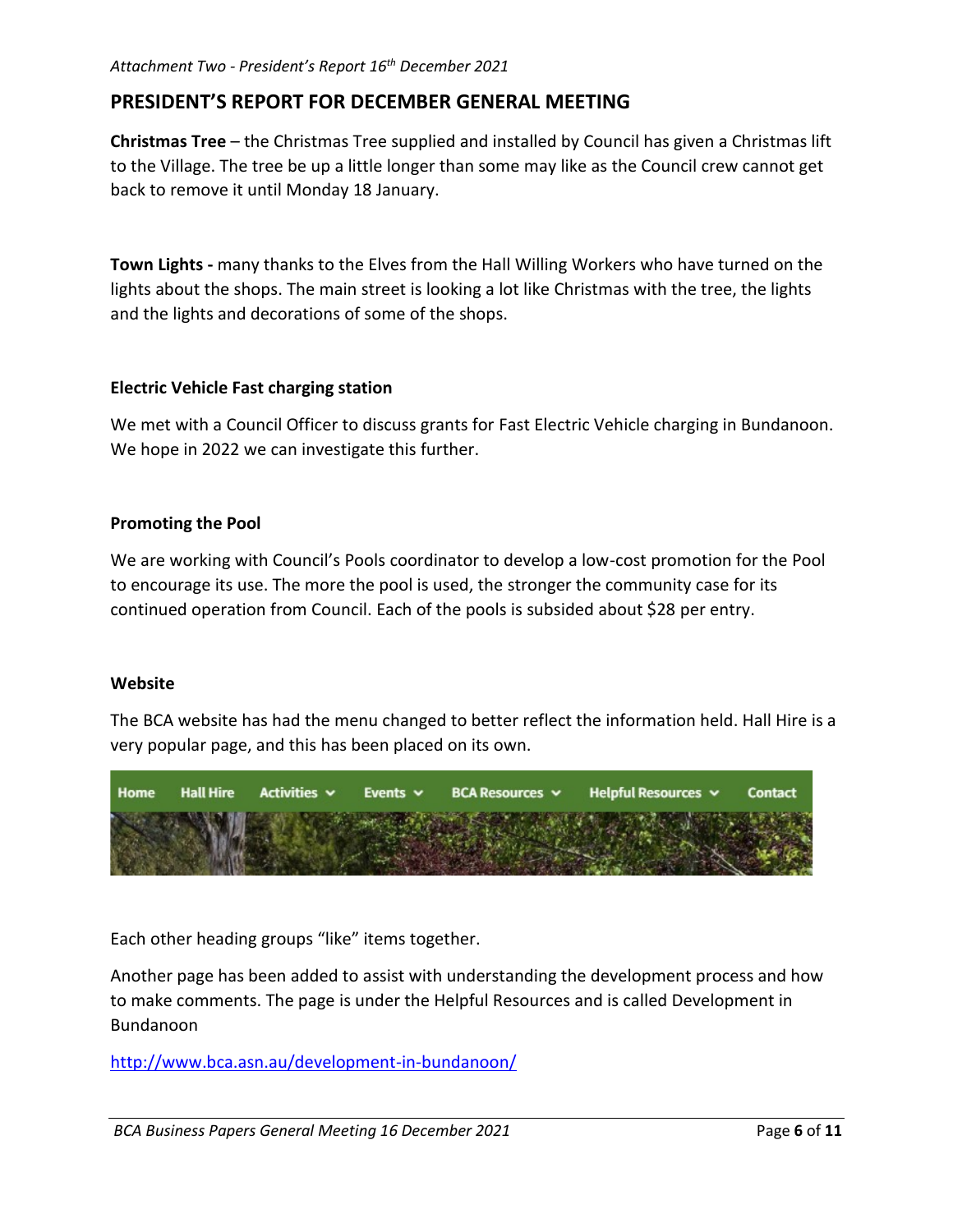# *Attachment Two - President's Report 16 th December 2021*

If any members are familiar with WordPress, Divi theme builder and user experience management, there is a volunteer role available!

# **Welcome Pack**

The Welcome has been reprinted with minor updates. It is a spiral bound booklet, with a soft copy available on the website. [\(http://www.bca.asn.au/welcome/\)](http://www.bca.asn.au/welcome/)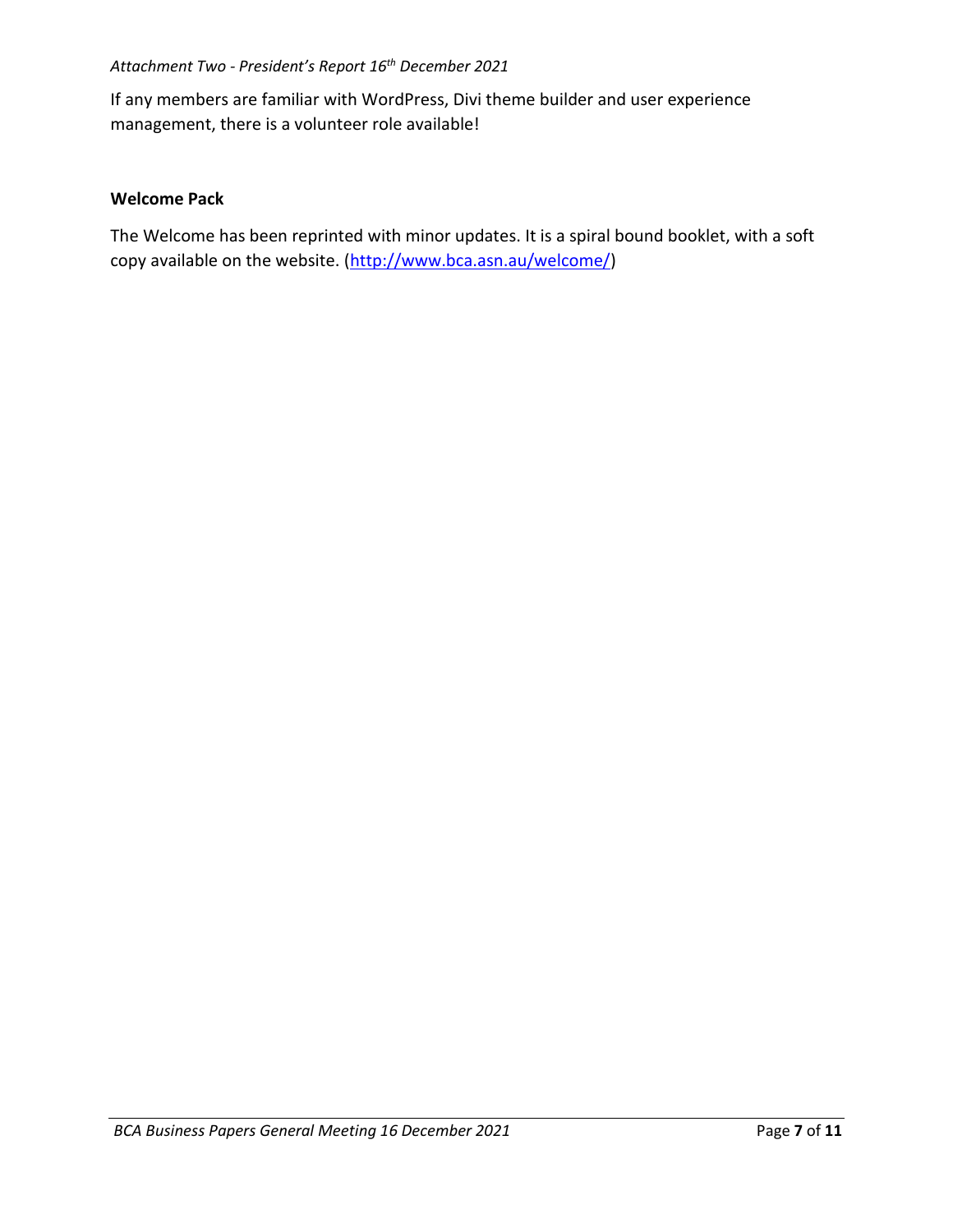# **COMMITTEE UPDATE – December 2021**

The Committee held their final meeting for 2021 on 2 December. Below are items provided for information or comment that were discussed or decided that are not in the business for this general meeting. If you have any questions or would like clarification, please raise this at the end of general business.

Many thanks to the Committee who have guided the BCA through the challenges of 2021.

**Hall Bookings Officer** – our Hall booking officer, Lorraine Dillon is retiring after three years of managing the intricacies of the Hall bookings. Thank you Lorraine for a critical behind the scenes role, juggling bookings from regular hirers, one-off events, subcommittees and the committee. Leeanne Tyler-Olsen has volunteered to take over the role. Many thanks Leeanne!

**Bundanoon Tourist Map** – there have been a number of versions of a printed foldout pamphlet that is a map and tourist guide to Bundanoon and the National Park. Despite the advent of everything online, there is still nothing like a physical pamphlet to promote a location and to help tourists. We are getting quotes to update the pamphlet.

**Arts Hub Proposal** – two new Bundanoon residents have approached the Committee with a proposal for an Arts Hub in Bundanoon. We will be discussing this initiative in the new year.

**Christmas Cheer Event** – we delayed the event by a week to take advantage of much simpler Covid-19 requirements. We can have 100 people in the Hall at one time. Fingers crossed for good weather as we also have a couple of outdoor surprises lined up.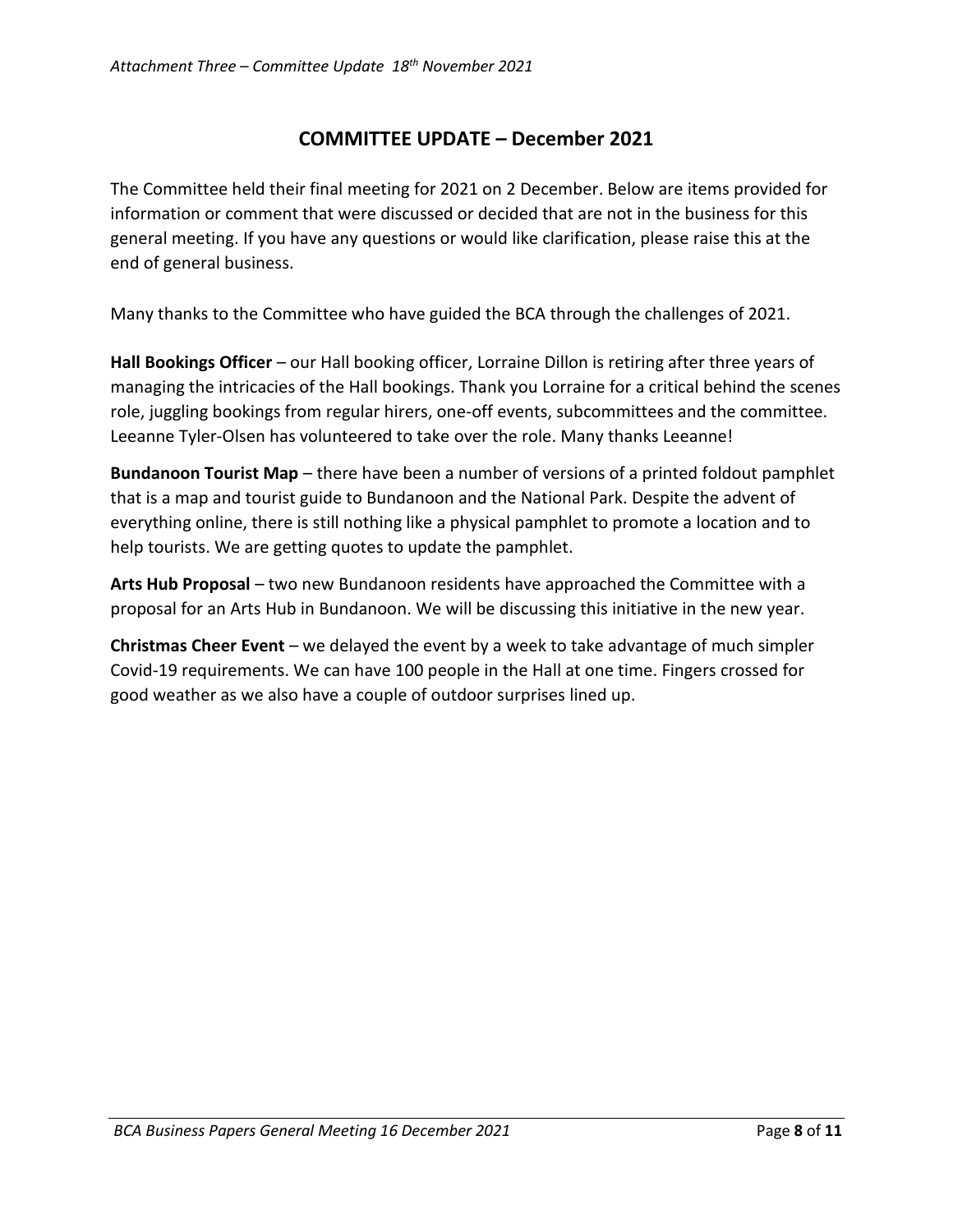# **Balance Sheet**

# **Bundanoon Community Association Incorporated** As at 31 December 2020

|                                                        | 31 DEC 2020 |
|--------------------------------------------------------|-------------|
| Assets                                                 |             |
| Bank                                                   |             |
| <b>BDCU Account</b>                                    | 30,919.58   |
| <b>BDCU Burgess St Storage/Winterfest Term Deposit</b> | 74,510.32   |
| <b>BDCU Online Saver</b>                               | 62,087.43   |
| <b>BDCU VISA Debit Card</b>                            | 767.09      |
| <b>Total Bank</b>                                      | 168,284.42  |
| <b>Current Assets</b>                                  |             |
| <b>Accounts Receivable</b>                             | 7,391.13    |
| <b>Cash Floats</b>                                     | 1,150.00    |
| Petty Cash Floats                                      | 200.00      |
| <b>Total Current Assets</b>                            | 8,741.13    |
| <b>Fixed Assets</b>                                    |             |
| Accum. Depreciation: Computers                         | (4,304.00)  |
| Accum. Depreciation: Equipment                         | (25,035.00) |
| Accum. Depreciation: Furniture                         | (22,400.00) |
| <b>Computers at Cost</b>                               | 7,925.25    |
| <b>Equipment at Cost</b>                               | 61,244.55   |
| <b>Furniture at Cost</b>                               | 55,540.55   |
| Inventories                                            | 3,204.60    |
| <b>Total Fixed Assets</b>                              | 76,175.95   |
| <b>Non-current Assets</b>                              |             |
| <b>Deposits to Suppliers</b>                           | 300.00      |
| Prepayments                                            | 800.00      |
| <b>Total Non-current Assets</b>                        | 1,100.00    |
| <b>Total Assets</b>                                    | 254,301.50  |
| <b>Liabilities</b>                                     |             |
| <b>Current Liabilities</b>                             |             |
| <b>Accounts Payable</b>                                | 7,696.50    |
| Accruels                                               | 2,288.01    |
| Grants Received in Advance                             | 37,000.00   |
| GST                                                    | 1,026.26    |
| <b>Hall Bonds Held</b>                                 | 650.00      |
| <b>Total Current Liabilities</b>                       | 48,660.77   |
| <b>Total Liabilities</b>                               | 48,660.77   |
| <b>Net Assets</b>                                      | 205,640.73  |
| <b>Equity</b>                                          |             |
| <b>Current Year Earnings</b>                           | (16,718.41) |
| Prior Year's Surplus/Deficit                           | 222,359.14  |
| <b>Total Equity</b>                                    | 205,640.73  |
|                                                        |             |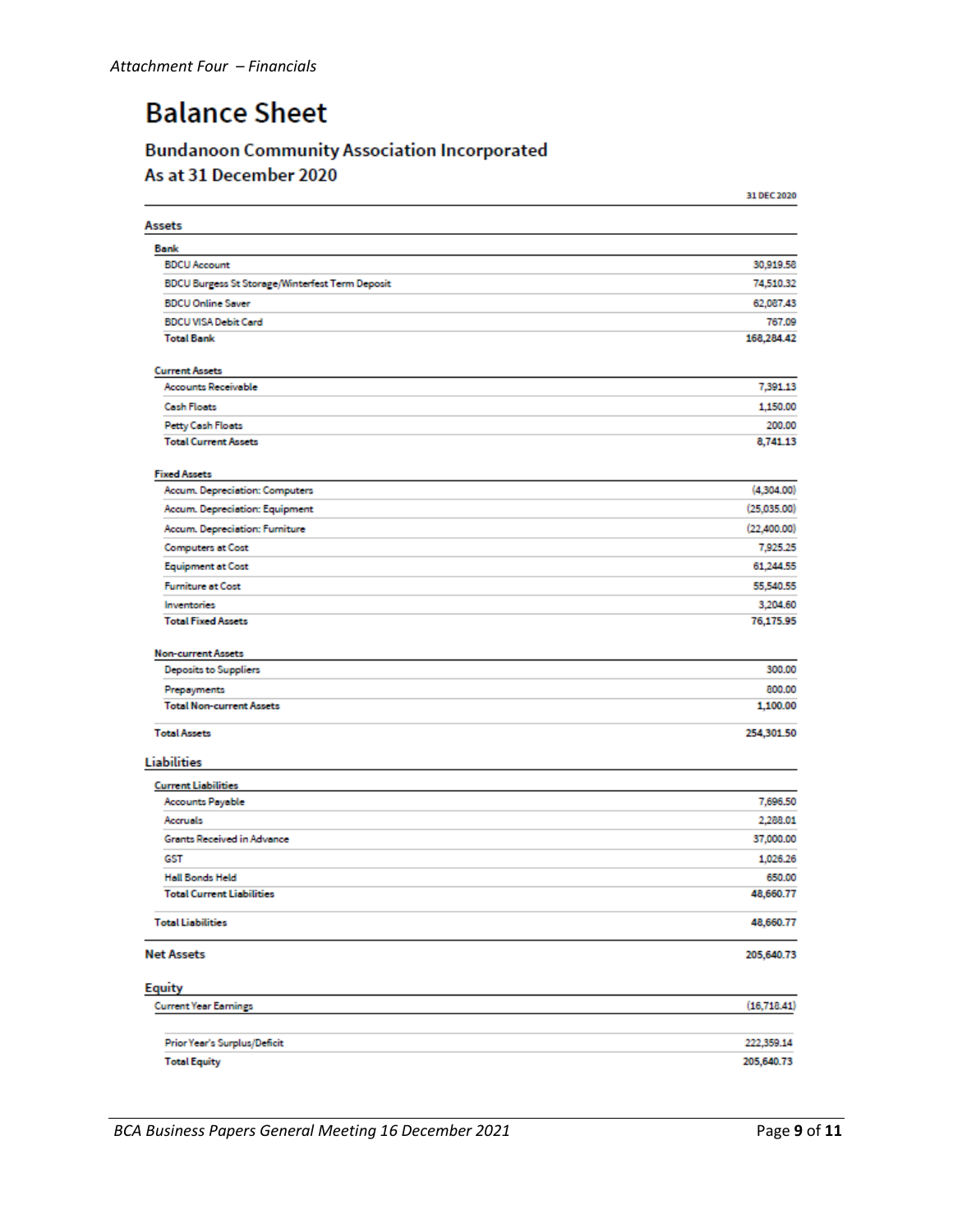#### *Attachment Four – Financials*

# **Profit and Loss**

Bundanoon Community Association Incorporated For the 3 months ended 31 December 2021

|                             | Oct-Dec 2021 |
|-----------------------------|--------------|
| <b>Trading Income</b>       |              |
| Admin Charges Collected     | 236.68       |
| Donations Received          | 300.00       |
| Grants Received             | 6,199.36     |
| Hall Hire - External        | 1,196.28     |
| Jordans Crossing Gazette    | 9,740.86     |
| Membership Fees             | 106.67       |
| Square Sales                | 577.28       |
| Sundry Income               | 586.24       |
| <b>Total Trading Income</b> | 18,943.37    |
| <b>Gross Profit</b>         | 18,943.37    |
| Other Income                |              |
| Interest Income             | 13.83        |
| <b>Total Other Income</b>   | 13.83        |